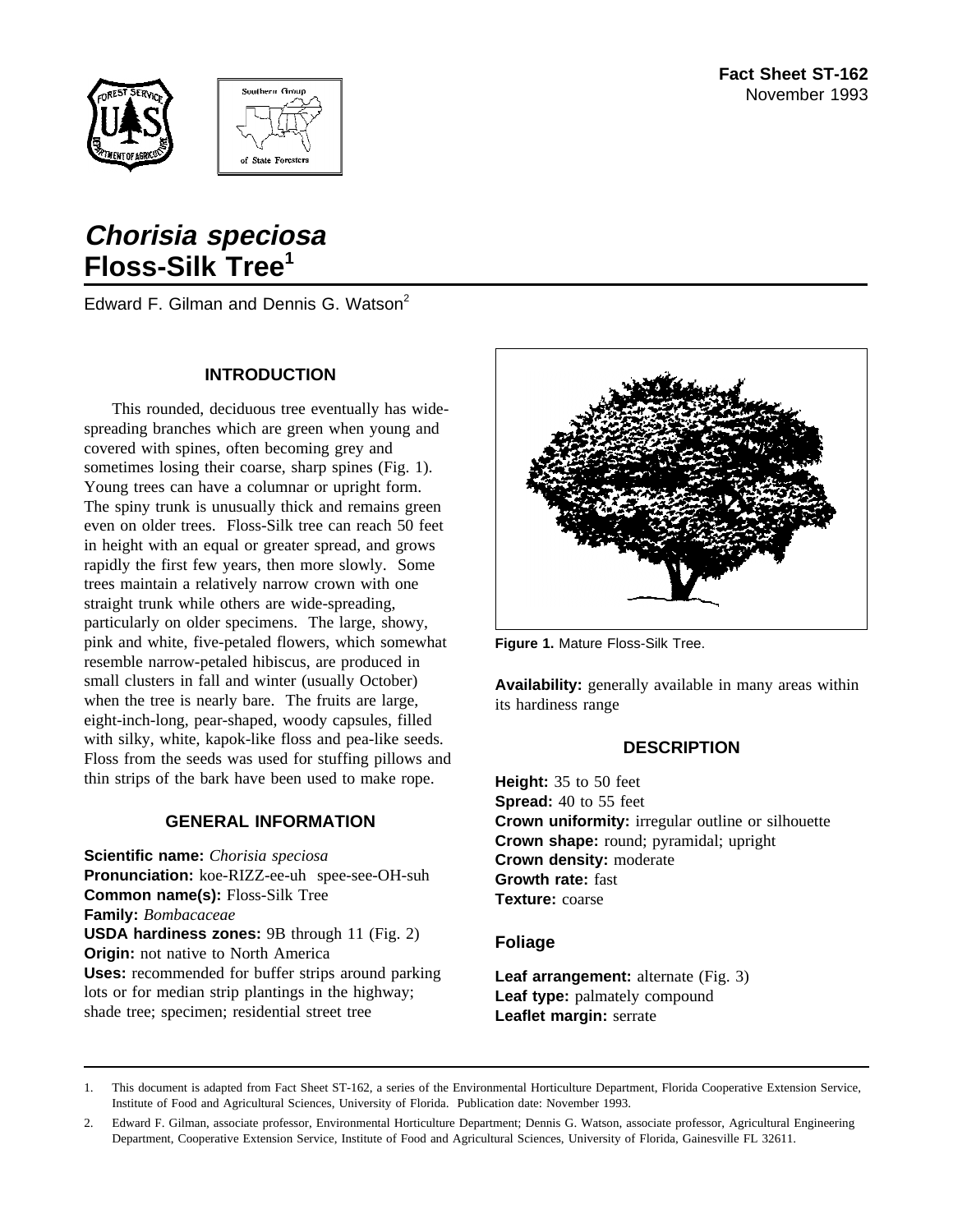

**Figure 2.** Shaded area represents potential planting range.

**Leaflet shape:** elliptic (oval) **Leaflet venation:** pinnate **Leaf type and persistence:** deciduous **Leaflet blade length:** 4 to 8 inches; 2 to 4 inches **Leaf color:** green **Fall color:** no fall color change **Fall characteristic:** not showy

## **Flower**

**Flower color:** pink; white **Flower characteristics:** fall flowering; very showy; winter flowering

## **Fruit**

**Fruit shape:** oval; round **Fruit length:** 6 to 12 inches **Fruit covering:** dry or hard **Fruit color:** brown; white **Fruit characteristics:** does not attract wildlife; no significant litter problem; showy

## **Trunk and Branches**

**Trunk/bark/branches:** bark is thin and easily damaged from mechanical impact; grow mostly upright and will not droop; should be grown with a single leader; thorns are present on the trunk or branches; very showy trunk **Pruning requirement:** requires pruning to develop strong structure **Breakage:** resistant **Current year twig color:** green **Current year twig thickness:** medium

## **Culture**

**Light requirement:** tree grows in full sun Soil tolerances: clay; loam; sand; acidic; occasionally wet; alkaline; well-drained **Drought tolerance:** high **Aerosol salt tolerance:** low

## **Other**

**Roots:** surface roots can lift sidewalks or interfere with mowing